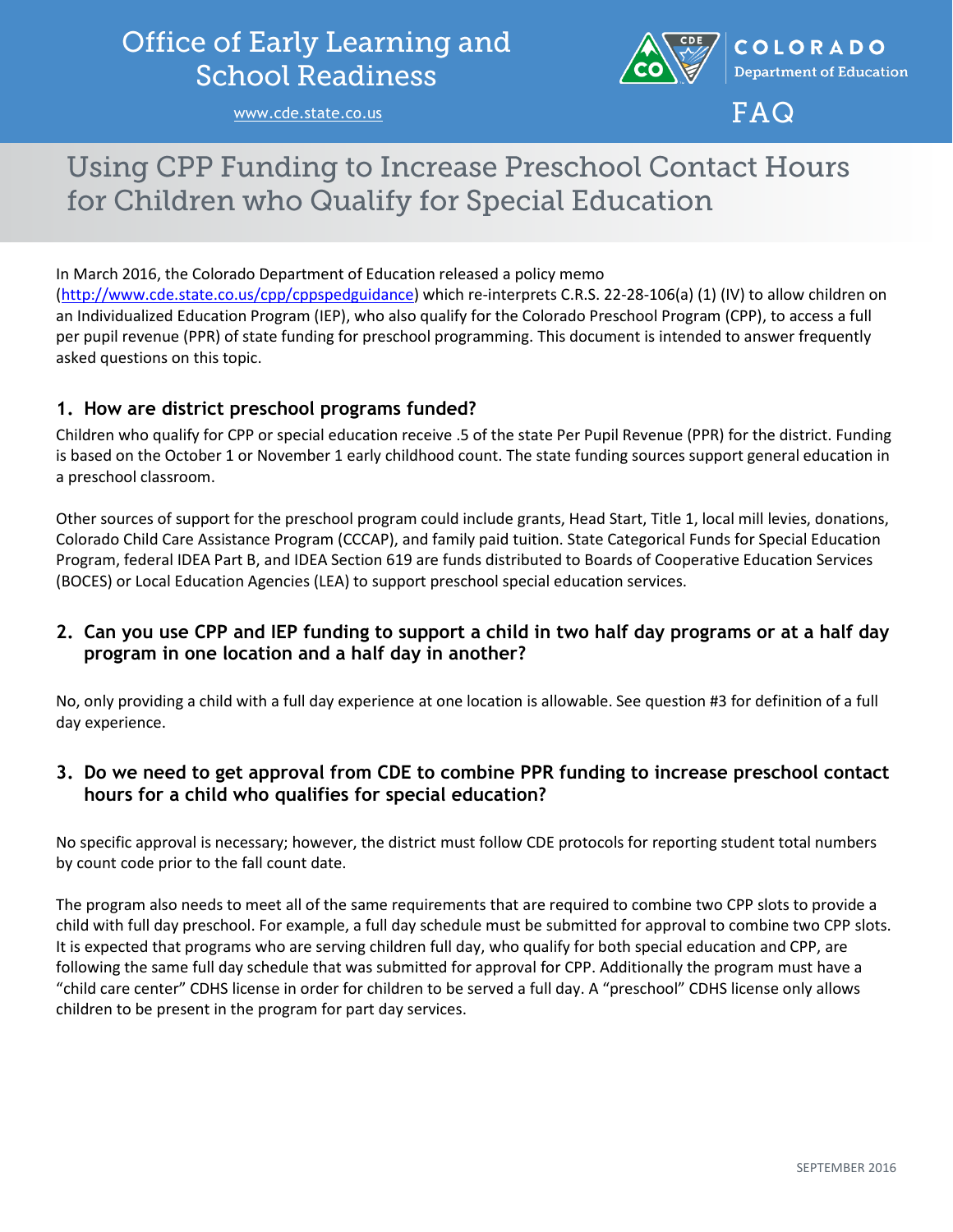

#### **4. Can a child, who qualifies for special education, be funded with two PPR funding slots at a community site for one portion of the day and at the school district program where they receive special education services for the other portion of the day?**

No, the child can only be counted as a student at one preschool site regardless of combined PPR. Just as a child cannot be funded by CPP in two different locations, a child may not be funded with combined PPR in two different locations. In order to use combined PPR to provide full day preschool, the child must attend a single classroom with a full day schedule.

#### **5. If a child has paraprofessional support as a part of the IEP, should that support be provided during both halves of the preschool day? Which program should pay for the paraprofessional support?**

An IEP must be based on the individualized needs of the child, as determined by the IEP team, which includes the child's family, and must be defensible. Any support that a child with a disability needs during the time he/she is in the general education early childhood program must be based upon the child's individual needs and provided in accordance with all federal and state laws (including IDEA, Section 504, CPP legislation). It is up to the LEA to determine how these supports are funded.

Since the paraprofessional support is a part of the child's early childhood special education support, the costs cannot be paid for using CPP funds.

#### **6. If the child qualifies for special education and also qualifies for CPP, but he or she does not qualify for the risk factor of "low-income" for CPP, can the child still receive a CPP slot?**

Only the most at-risk students should be served using two CPP slots to provide full day preschool. The district advisory council is responsible for establishing a plan for identifying children with the highest needs for CPP. If the child is three years old, he or she must have three or more risk factors. If he or she is four years old, one risk factor is needed. These risk factors do not necessarily need to be free and reduced meal qualification, as there are other legislated factors which may be documented. An important guiding question to consider is whether or not you would have planned to use two CPP slots to provide this child with a full day of CPP, had they not qualified for special education services.

#### **7. If a child is eligible for ECARE may funds be used to support full day kindergarten for a child on an IEP?**

Yes, if he or she is age eligible for kindergarten according to the individual district age cut off. No, if he or she is age eligible for first grade, and attending kindergarten.